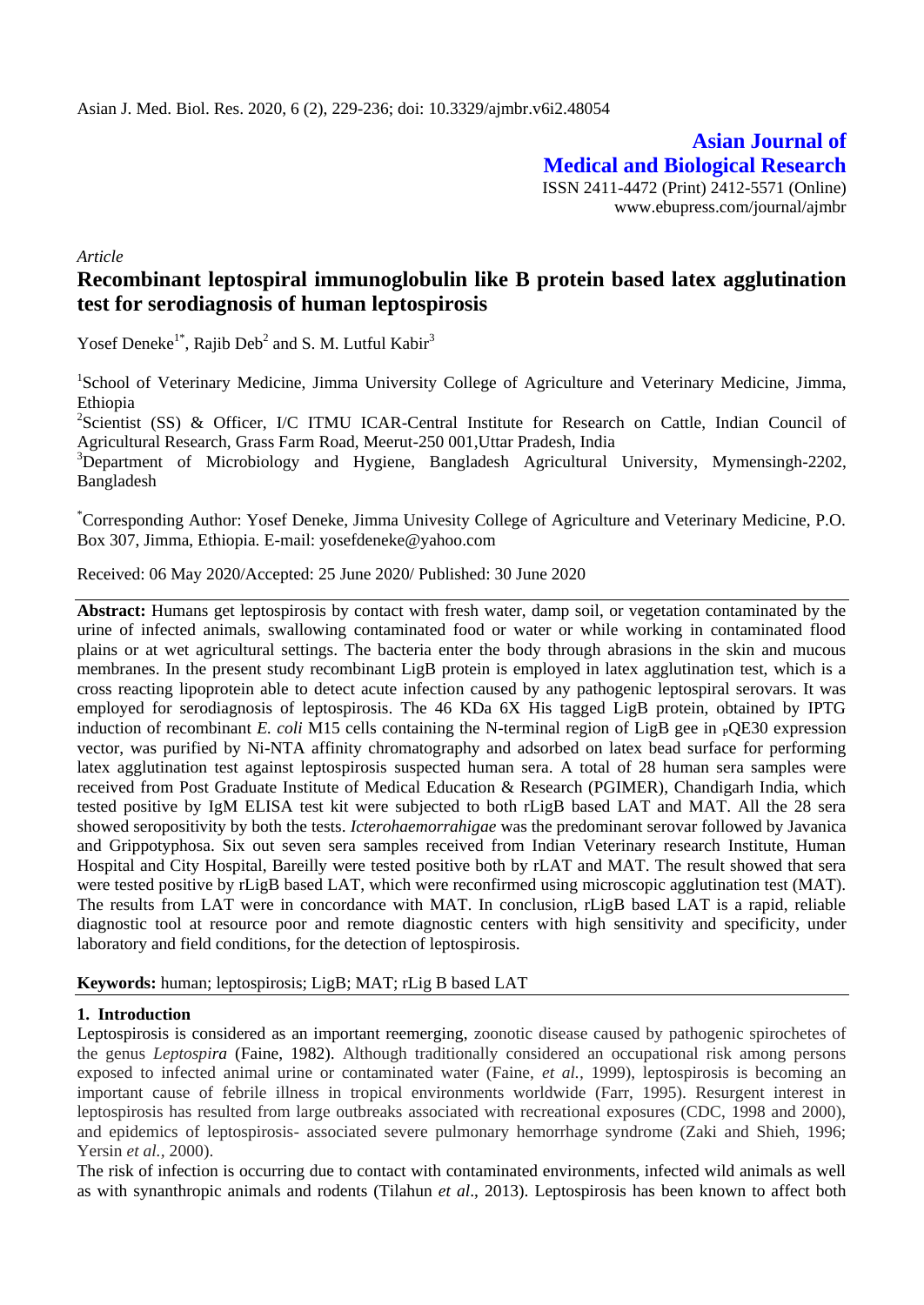man and numerous mammalian species worldwide resulting in morbidity and mortality. Infection in domestic animals and wildlife can lead to economic loss and pose a potential spread to the communities. The disease can be directly transmitted through contact with secretions, blood or urine of infected animals, or indirectly through water contaminated mainly with urine of reservoir animals (Murry, 1990; Bharti *et al.*, 2003; Sharma, 2003).

Leptospirosis has been recognized as a re-emerging global public health problem due to the increased incidence in both developing and developed countries (Levett, 2001; Vijayachari *et al.,* 2008). Global warming that leads to extreme weather events such as cyclones and floods, increased rainfall, and increased world population and urbanization are considered as the factors associated with the upsurge in the incidence of leptospirosis, as well as the magnitude of outbreaks (Levett, 2000; Hartskeerl *et al.,* 2011). Generally, the prevention of leptospirosis can be considered an excellent example of "One Health", where the relationship between humans, animals and ecosystems needs be considered to better understand and manage the disease. Subsequently, any research and control effort requires a truly multidisciplinary and coordinated approach (Jancloes *et al*., 2014).

In humans, leptospirosis is manifested as high fever, jaundice, nausea and vomiting, cephalgia, mayagia especially in lower limbs such as calf muscles, epistaxis, chest pain, dry cough which later progress to Haemoptysis, haemorrhagic pneumonia, meningal involvement which leads to mental symptoms of delirium and hallucination, conjunctival suffusion, massive hemorrhages especially in gastrointestinal tract and adrenal glands and multiple organ failure mainly the liver and kidney (Ferrat, 1990; Bhari *et al.,* 2003; Singh *et al.,* 1999).

The primary reservoir hosts for most *Leptospira* serovars are wild mammals, particularly rodents. Reservoir hosts among domestic animals includes cattle, dogs, sheep and pigs and they may act as carriers for several months (temporary carrier) (Srivastava *et al.,* 2006), while rodents usually remain carrier throughout their life (permanent carrier). Rodents are therefore considered as the major reservoir of infection (Waktole *et al*., 2016).

Microscopic Agglutination Test (MAT) has been the serological test of choice for the diagnosis of *Leptospirosis*  and is also considered to be the gold standard test for detecting leptospirosis. The test is highly sensitive, serovar, serogroup specific and performed on a paired sera collected from acute and convalescent cases. MAT shows and find out a sero-conversion or a four-fold rise in antibody titer, on sera collected during the acute and convalescent stage of the disease, which is the evidence of current or recent infection (Cole *et al.,* 1973; Vijayachari *et al.,* 2001). Since collection of convalescent serum sample is difficult in routine practice, several disease investigator usually consider a titer of 1 in 100 as a significant titer of diagnosis without considering the endemicity or baseline titers in the community. MAT, however, requires the use of several leptospiral serovars in their active growth phase. But the maintenance of their culture is difficult, expensive, tedious and time consuming (Theirmann, 1984; Cousins *et al.,* 1985; Bolin *et al.,* 1989).

Therefore, more widely acceptable approach of serodiagnosis like ELISA, LeptDipstck, Lepto-dri-dot, Leptolateral flow, Latex agglutination test have been developed, which take the advantage of using genus specific proteins present in the outer membrane of the pathogenic leptospiral organism (Guerriro *et al.,* 2001; Sehgal *et al.,* 1999 and 2003; Vijayachari *et al.,* 2002).

There are three classes of leptospiral outer membrane proteins (OMPs) which have been identified and used for diagnostic purposes. The most abundant class comprises the outer membrane lipoproteins which includes immune-dominat protein antigen LipL32 (Haake *et al.,* 2000), Lip L36, which is down regulated protein *in vivo*  (Haake *et al.,* 1998), LipL48 (Haake and Matsungea, 2002), LipL41 which is surfaced exposed (Shang *et al.,*  1996) and bacterial immunoglobulin like domain proteins LigA and LigB (Palaniappan *et al.,* 2002; Matsunga *et al.,* 2003).

The antigens which are well characterized for its diagnostic potential so far are LipL32 and LipL41 (Branger *et al.,* 2001). Apart from these two lipoproteins, LigA and LigB proteins are drawing much attention. Anti-LigB IgM antibodies were found in sera of 92% of patients during the acute phase leptospirosis (Croda *et al.,* 2007). The research workers opined that the use of these markers may aid the prompt and timely diagnosis required to reduce the high mortality associated with severe form of the disease. Moreover, recent studies indicated the use of N-terminal conserved region of LigB protein is useful for discriminating between naturally infected and vaccinated animals (Palaniappan *et al.,* 2004). Therefore the aims of the present study were 1) to standardize a diagnostic test like , latex agglutination test using recombinant LigB protein with sera samples collected from human hospitals 2) to comparatively determine the efficacy of rLigB latex agglutination test and microscopic agglutination test.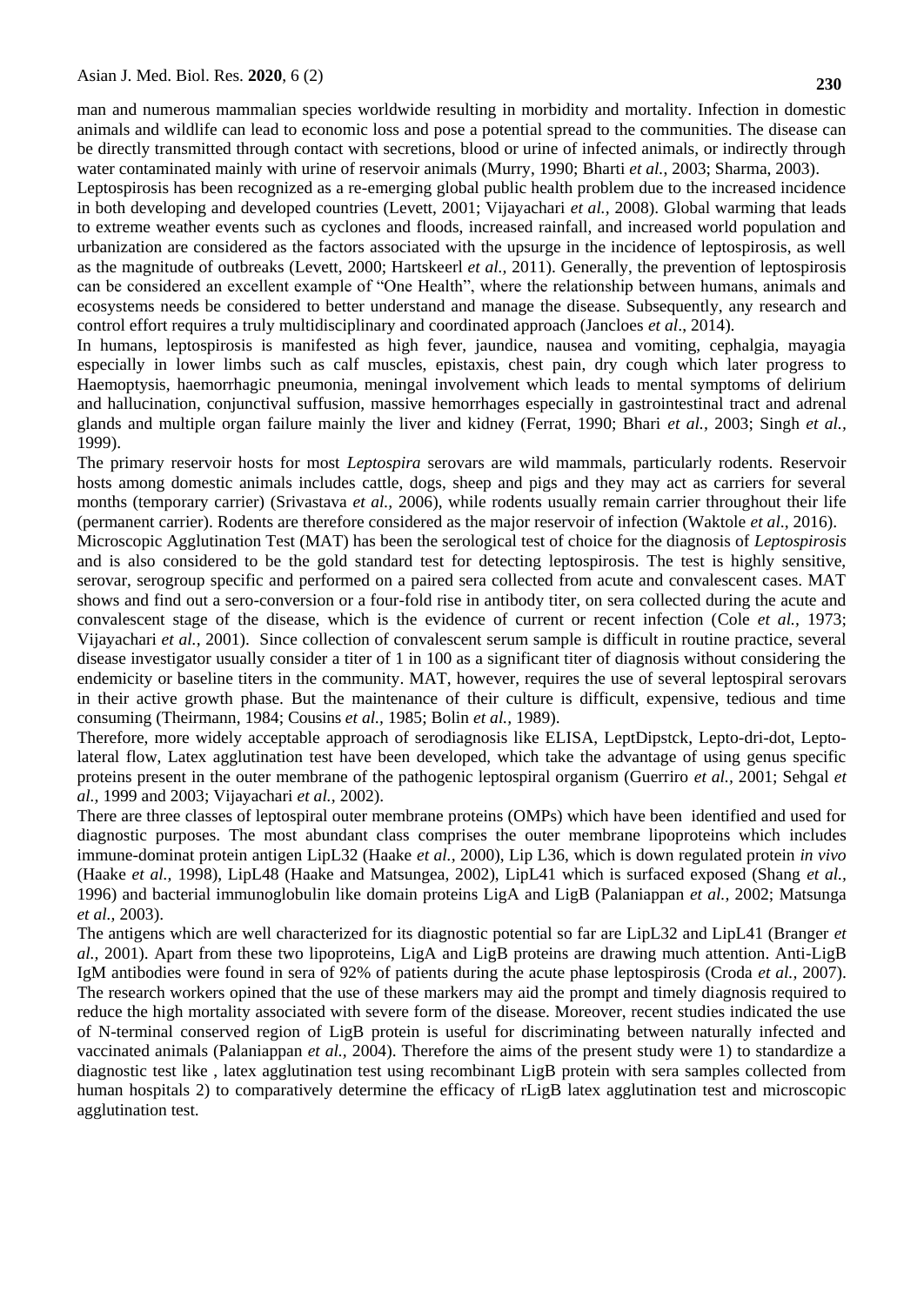### **2. Materials and Methods**

### **2.1. Recombinant LigB protein expression and coating on latex beads**

A set of primers has been designed in order to express the N-terminal conserved region of LigB gene, targeting a 1200 bp long region of the LigB gene. A polymerase chain reaction was performed to amplify the 1200 bp long conserved N-terminal region of LigB gene. The amplicon was extracted from gel according to manufacturer instruction. Using the PCR product as a template, a nested PCR was performed using a set of internal primers which gave rise to a product of 600 bp by length. The 1200 bp amplicon was then inserted in to TA cloning vector pTZ57R by using DNA ligase enzymes. This recombinant vector was used to transfer competent *E. coli* DH5α cells treated with chilled 0.1M CaCl<sub>2</sub> solution. Then, the recombinant cloned obtained were plated on Laura Bertani ampicillin plate to select the positive clones. In order to confirm the recombinants colony PCR and restriction digestion (RE) of the vector using SacI and HindIII enzymes were done. The insert released from pTZ57R vector was ligated to pQE30 expression vector treated with the same set of RE enzymes and was transformed in to competent M15 cells of *E. coli* and the recombinant obtained were plated on LB ampicillin plates containing kanamycin. Then, colony PCR and RE digestion of the pQE30 vector using SacI and HindIII enzymes were also done for confirmation. The confirmed recombinant cells were used for expression of LigB gene by inducing the cells with 1mM Isopropyl ß-D-1-thiogalactopyranoside (IPTG) during the log phase of growth and SDS-PAGE was then performed to check for the expression the recombinant protein. The leptospiral immunoglobulin like B protein appeared as a thick band at the expected size of 46KDa. Later the minimum concentration required for the induction of LigB protein was determined to be 0.1mM IPTG. The time kinetics for the recombinant protein in SDS PAGE staring from two hours after induction and after eight hours maximum amount of LigB protein was detected in SDS-PAGE. The production of the recombinant LigB protein in a large amount was achieved by inoculation a 0.5 ml of bacterial culture in 100 ml of LB broth containing ampicillin and kanamycin. The bacterial cells were harvested by centrifugation and the bacterial pellet obtained was dissolved in lysis buffer with a PH of 8.0 and kept in a rocking (horizontal shaker) platform for two hours. The lysis buffer containing lysed bacterial cells was then centrifuged at 10,000 rpm for 20 minutes. The clear supernatant obtained was passed tough NI-NTA agarose chromatography column. The 6X histidine tagged N-terminal portion of the LigB protein helps the protein to bind to Ni present in the chromatography column. The wash buffer at a PH of 6.3 was used to wash away any unbound protein. The bound LigB protein was eluted using elusion buffer at a PH of 4.5. The presence of purified protein was then determined using SDS-PAGE and the fraction E3 – E6 (0.5ml each) contained maximum concentration of the protein. A dialysis of these fractions against PBS was conducted to remove urea. The dialyzed protein was used to coat the latex beads were used which was used for performing latex agglutination test against human sera. These sensitized latex beads were stored at  $4^0C$  and used for performing LAT test against human sera (n=28) collected from Post Graduate Institute of Medical Education & Research (PGIMER), Chandigarh and from Indian Veterinary Research Institute, Human Hospital and City Hospital, Bareilly, India, for the detection of anti-LigB antibodies of leptospirosis.

#### **3. Results**

# **3.1. Polymerase chain reaction amplification, rLig B protein expression**

The result of PCR (1200 bp amplicon) confirming the N-terminal conserved region of LigB gene and nested PCR (600 bp amplicon) for confirming the PCR product were shown in Figure 1 and 2 respectively. The clones CL1, CL2, CL3, CL5, CL6 and CL8 expressed rLigB protein upon IPTG induction (Figure 3). The minimum concentration required for the induction of LigB protein was determined to be 0.1mM IPTG. The time kinetics for the recombinant LigB protein expression showed that detectable amount of recombinant protein was present in SDS PAGE starting from two hours after induction and after eight hours maximum amount of LigB protein was detected in SDS PAGE. SDS PAGE of purified rLigB protein was showed in Figure 4. The elution fractions E4-E6 (0.5 ml each) containing the maximum concentration of the protein obtained after purification of His-tagged LigB protein by Ni-NTA affinity chromatography is shown in Figure 5. Recombinant LigB based latex agglutination test with human sera (Figure 6) confirmed that recombinant LigB protein as an immunodominant protein against which antibodies are produced in the host during the active infection and anti LigB antibodies are present in sera of infected humans in higher concentration.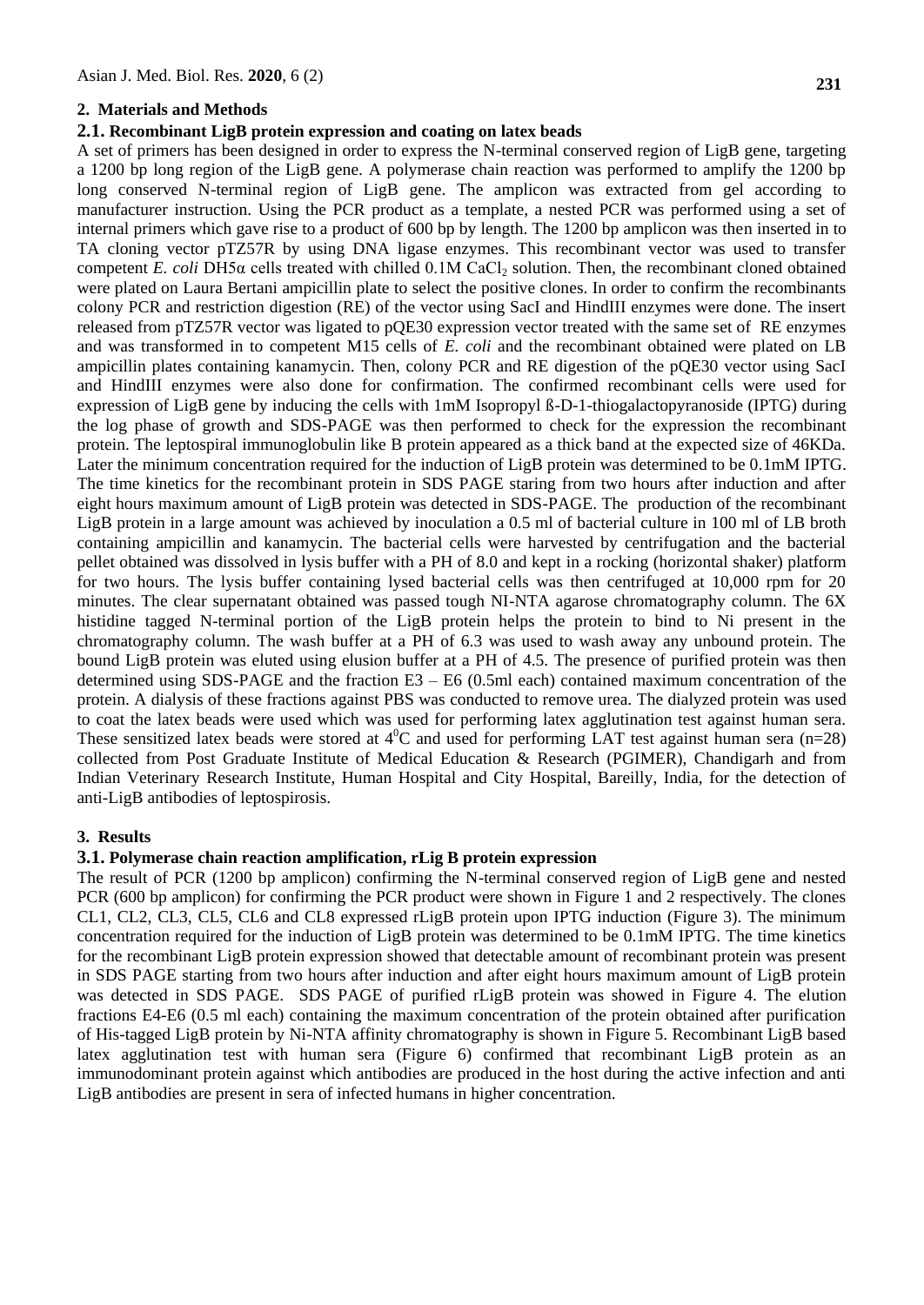

**Figure 1. PCR amplification of Lig B gene.** M: molecular marker 100 bp; L1: Lig B gene amplicon (1200 bp)



**Figure 2. Nested PCR for confirmation of Lig B** 

**gene.**

M: Marker; L1: Nested PCR product



**Figure 3. Clones expressing rLigB.** M: Marker; CL1-10: Clone 1-10.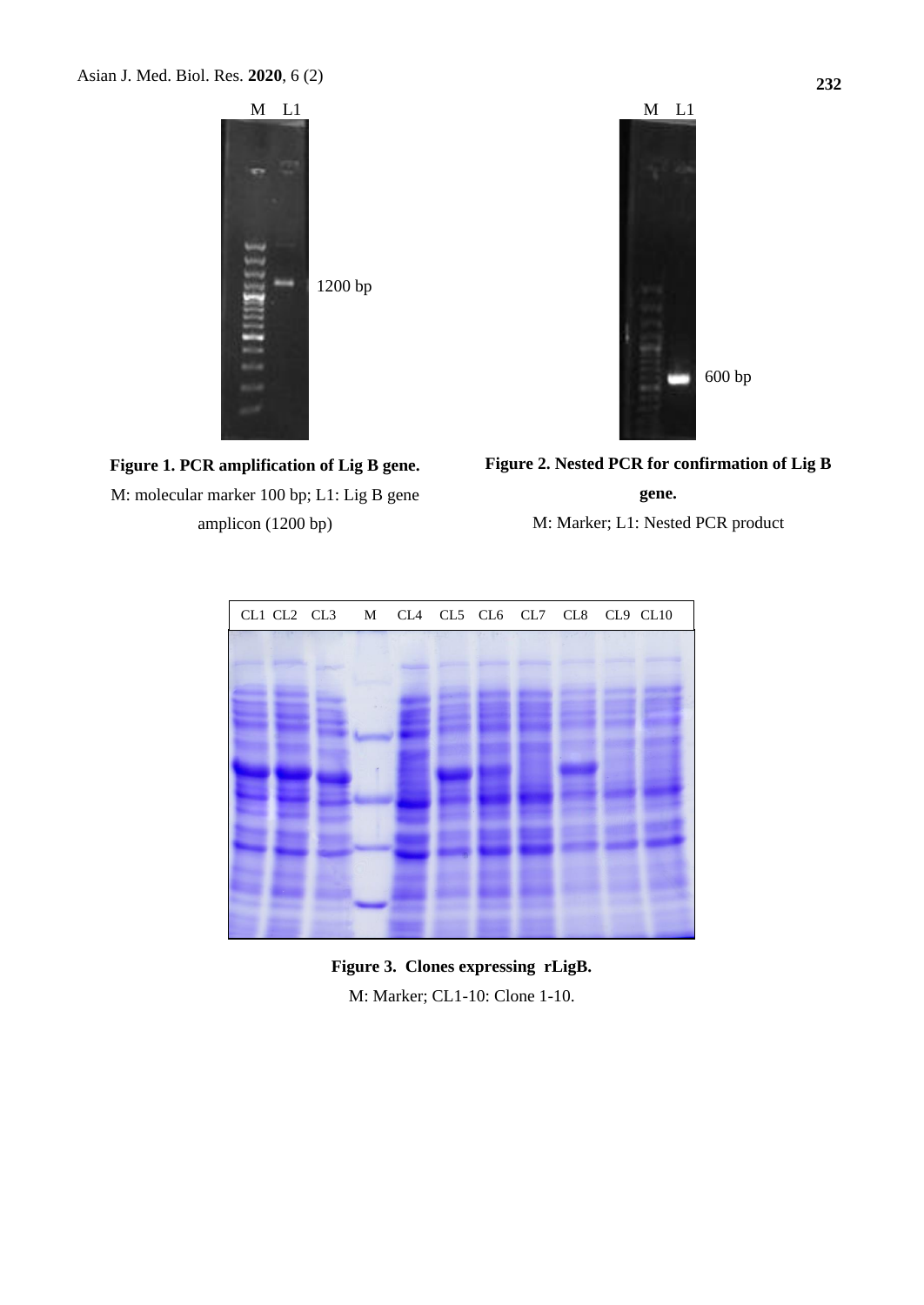

**Figure 4. SDS-PAGE showing lysate of uninduced and induced M15 cells along with purified Lig B protein.**



M: Marker; LigB: Lig B protein; IN: Induced M15 Cells; UIN: Uninduced M15 Cells

**Figure 5. SDS-PAGE showing purified recombinant Lig B protein in various elusion fraction.** F: Flow through; W: Wash;  $E1 - E8$ : Elusion 1 - 8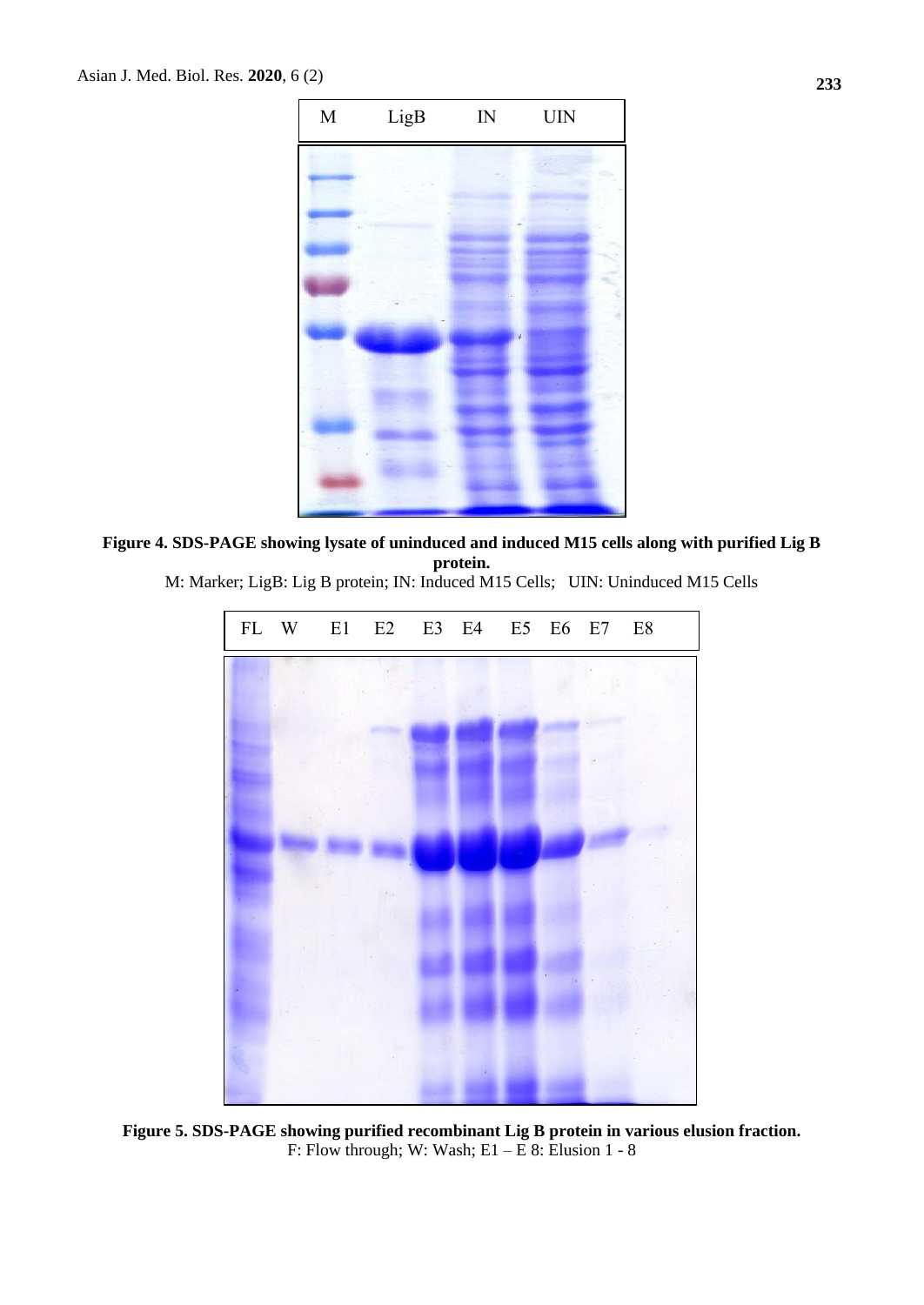# **3.2. Screening of human sera samples for leptospirosis using rLigB based LAT**

Twenty eight human sera samples received from Post Graduate Institute of Medical Education & Research (PGIMER), Chandigarh which tested positive by IgM ELISA test kit were subjected to both rLigB based LAT and MAT. All the 28 sera showed seropositivity by both the tests. Icterohaemorrhagiae was the predominant serovar followed by Javanica and Grippotyphosa.

Seven human sera samples from IVRI Human Hospital and City Hospital, Bareilly were tested for Leptospirosis by both LAT (Figure 6) and MAT. Six out of seven sera tested positive and Icterohaemorrhagiae were present in all the six sera. The LAT results matched the results obtained by MAT.



**Figure 6. rLIGB based LAT of human sera samples from City Hospital, Bareilly.**

| LAT test result: | $+ + +$ | -ve |
|------------------|---------|-----|
| MAT test result: | 1:400   | -ve |

# **4. Discussion**

As a simple, sensitive bed side diagnostic test, latex agglutination test employing recombinant LigB protein would serve for rapid and reliable diagnosis of leptospirosis under normal laboratory conditions. This diagnostic test would not require the use of highly skilled labour and the test results would be very easy to interpret. Thus LAT can be recommended in hospitals and for field studies in which speed and simplicity are crucial (Raboni *et al*., 2004). When the received human sera is mixed with rLigB coated latex beads, anti-LigB antibodies present in the sera of humans naturally infected by leptospirosis interact with the antigen leading to the formation of fine and clearly visible granular agglutination.

The intensity of the agglutination depends on concentration of the antibodies in a sera sample. Clearly visible granular agglutination indicates the presence of specific antibodies to leptospires. In stronger reactions due to sera of high antibody titre, fine granular clumps tend to settle at the edge of the circle and the reaction time to form fine granular clumps is lesser than 60 seconds. Agglutination that occurs beyond 2-3 minutes may be due to evaporation and should be treated as doubtful cases When Latex beads are sensitized with rLigB protein which are cross reactive lipoproteins found on the outer membrane of most pathogenic leptospiral serovars, this test would be able to detect infection caused by any pathogenic leptospiral serovars. Unlike MAT which employs live whole Leptospiral antigens which pose danger to the lab technician performing the test, LAT employing rLigB protein is completely safe and non-hazardous. The coated latex particles are stable for long periods at 4ºC and this long shelf life and cost effectiveness of this test makes this test a very desirable diagnostic tool for detecting leptospirosis. Other potential advantages of rLigB based LAT include its portability, limited amount of generated biomedical waste. The test finds high level of application in developing countries such as India where it can be used in resource-poor settings, by investigators with only limited training (Jackson, 2006).

The present study indicated that the sensitivity and specificity of recombinant LigB protein based latex agglutination test was comparable to microscopic agglutination test which is universally considered the gold standard test for diagnosis of leptospirosis. Latex agglutination test results were generally in concordance with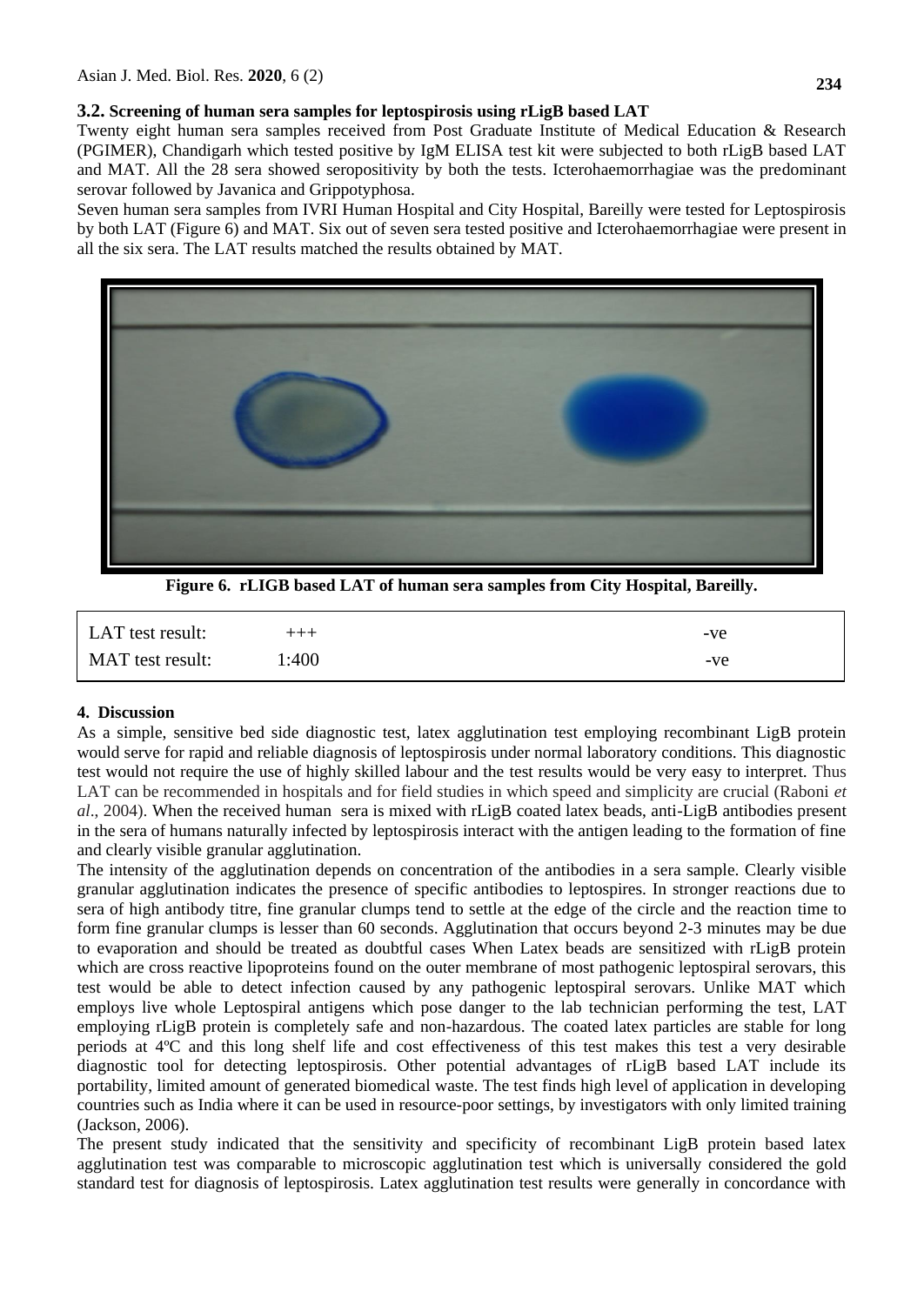MAT and it was also observed that a quantitative relation exists between both the tests. The sera samples reacting strongly showed titer of 1:400 by MAT invariably gave +++ test result with rLigB based LAT.

#### **5. Conclusions**

It can be concluded that, the rLigB based latex agglutination test having sensitivity and specificity comparable to microscopic agglutination test and also possessing the additional advantage of being to serve as a pen site diagnostic test, can be easily employed, in well established hospitals as well as in mobile service clinics operating in remote, resource-poor settings.

## **Acknowledgements**

The authors are thankful to the Director, IVRI, Izatnagar, India for providing the facilities to carry out this study.

### **Conflict of interest**

None to declare.

### **References**

- Bharti AR, JE Nally, JN Ricaldi, MA Matthias, MM Diaz, MA Lovett, PN Levett, RH Gilman, MR Willing, E Gotuzzo and JM Vinetz, 2003. Leptospirosis: a zoonotic disease of global importance. Lancet Infect. Dis., 3: 757-771.
- Bolin CA, RL Zuerner and G Trueba, 1989. Comparison of three techniques to detect *Leptospira interrogans* serovar *hardjo* type *hardjobovis* in bovine urine. Ame. J. Vet. Res., 50: 1001-1003.
- Branger C, C Sonrier, B Chatrenet, B Klonjkowski, N Ruvoen- Clouet, A Aubert, G Andre-Fontaine and M Eloit, 2001. Identification of the hemolysis-associated protein 1 as a cross-protective immunogen of Leptospira interrogans by adenovirus mediated vaccination. Infect. Immun., 69: 6831–6838.
- CDC, 1998. Outbreak of acute febrile illness among athletes participating in triathlons-Wisconsin and Illinois. Morbidity Mortality Weekly Report, 47: 585-588.
- CDC, 2000. Update: outbreak of acute febrile illness among athletes participating in EcoChallenge Sabah 2000- Borneo, Malaysia. Morbidity Mortality Weekly Report, 50: 21-24.
- Cole J R, CR Sulzer and AR Pursell, 1973. Improved microtechnique for the leptospiral microscopic agglutination test. Appl. Microbiol., 25: 976–980.
- Cousins DV, GM Robertson and L Hustas, 1985. The use of the enzyme-linked immunosorbent assay (ELISA) to detect the IgM and IgG antibody response to *Leptospira interrogans* serovar *hardjo, pomona* and *tarassovi* in cattle. Vet. Microbiol., 10**:** 439- 450.
- Croda J , J Matsunaga, A Queiroz, A Hamma, RW Riley, DA Haake, MG Reis and AI Ko, 2007. Leptospira immunoglobulin–like proteins as a serodiagnostic marker for acute leptospirosis. J. Clin. Microbiol., 45: 1528-1534.
- Faine S, 1982. Guidelines for control of leptospirosis. Geneva, World Health Organization.
- Faine S, B Adler, C Bolin and P Perolat, 1999. Leptospiraand Leptospirosis. Melbourne: MediSci, xxiii, 272 p.
- Farr RW, 1995. Leptospirosis. Clin. Infect. Dis., 21: 1-8.
- Ferrar WE, 1990. *Leptospira* species (leptospirosis): Principles and Practice of Infectious Diseases. In: Mandl, G.L., Douglas, R.G., Bennet, J.E. (ed), Churchill Living stone. New York, 1813 – 1827.
- Guerreiro H, J Croda, B Flannery, M Mazel, J Matsunaga, M Galvao Reis, PN Levett, AI Ko and DA Haake**,**  2001. Leptospiral proteins recognized during the humoral immune response to leptospirosis in humans. Infect. Immun., 69: 4958-4968.
- Haake DA, C Martinich, TA Summers, ES Shang, JD Pruetz, AM McCoy, KM Mazel and CA Bolin, 1998. Characterization of leptospiral outer membrane lipoprotein LipL36: downregulation associated with late-logphase growth and mammalian Infection. Infect. Immun., 66: 1579–1587*.*
- Haake DA, G Chao, RL Zuerner**,** JK Barnett, D Barnett, M Mazel, J Matsunaga, PN Levett and CA Bolin, 2000. The leptospiral major outer membrane protein LipL32 is a lipoprotein expressed during mammalian infection. Infect. Immun., 68: 2276-2285.
- Haake DA and J Matsunaga, 2002. Characterization of the leptospiral outer membrane and description of three novel leptospiral membrane proteins. Infect. Immun., 70: 4936- 4945.
- Hartskeerl R, M Collares-Pereira and W Ellis, 2011. Emergence, control and re-emerging leptospirosis: dynamics of infection in the changing world. Clinical Microbiology and Infection, 17: 494-501.